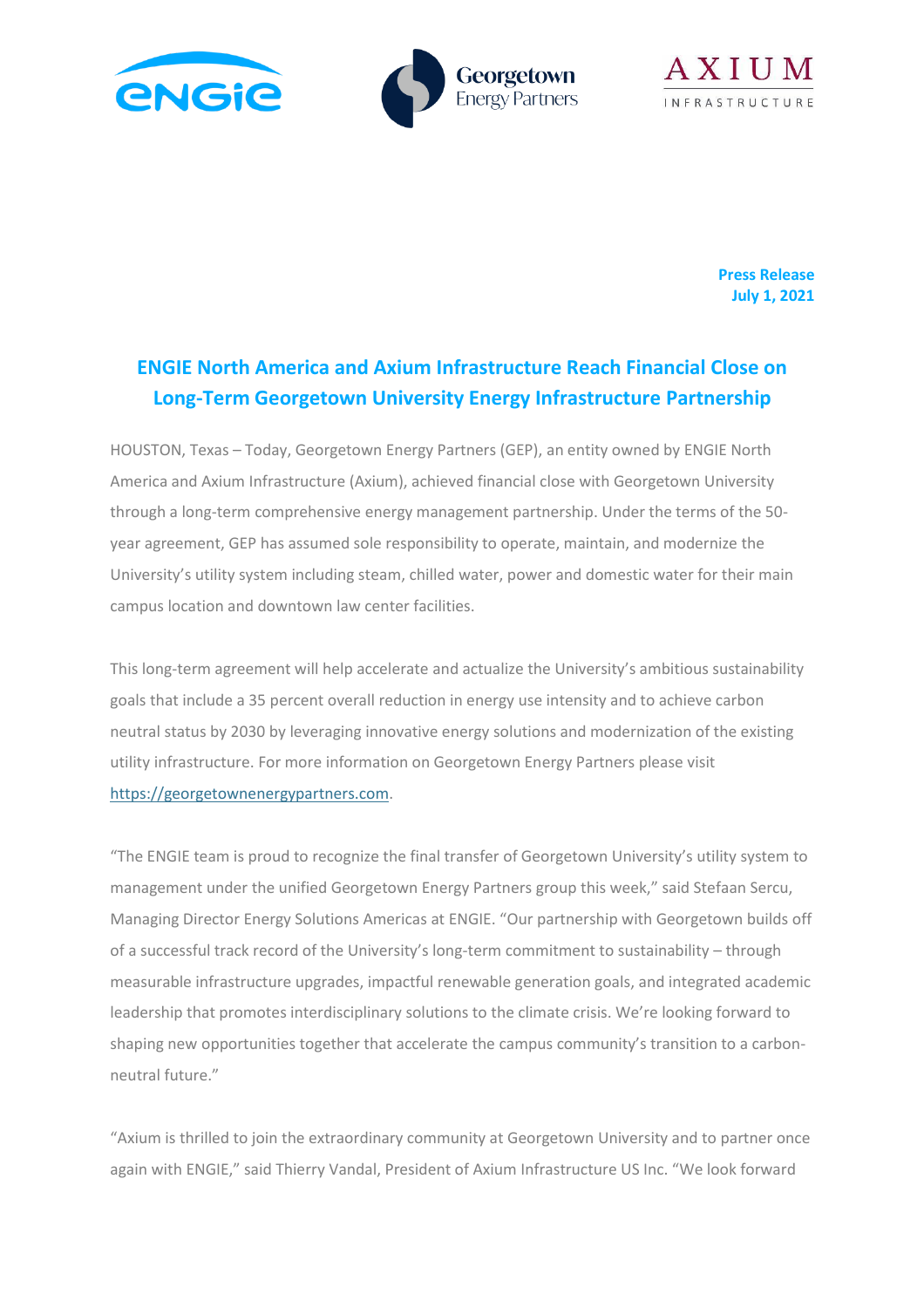





to supporting Georgetown in meeting its campus sustainability goals and carbon neutrality objective," added Mr. Vandal.

ENGIE is a leader in energy services for major universities, cities, and critical infrastructure entities around the world. The 50-year partnership with globally-renowned Georgetown University is the latest example in which institutions are turning to a partnership model to manage and operate energy infrastructure upgrades. Over the last three years, ENGIE North America has implemented successful energy concession partnerships at The Ohio State University and the University of Iowa. Most recently, ENGIE North America announced its new collaboration with Howard University, for a 20-year agreement managing the design, construction, operation and maintenance of a new central utility plant on campus.

Société Générale S.A, acted as Financial Advisor and Lead Arranger for ENGIE. Allen & Overy LLP acted as lead counsel for ENGIE. For Georgetown University, Barclays acted as financial advisor, Jones Day acted as legal advisor and Arup acted as technical advisor.

Axium has a successful track record of investing in critical infrastructure assets on university and corporate campuses throughout the United States. Axium's commitment to Georgetown University is consistent with the firm's strategy of delivering expertise and innovation to universities in support of their broader academic mission. This partnership with Georgetown University follows successful collaborations with ENGIE North America at The Ohio State University and the Longwood Medical Area in Boston. Axium has also developed long-term on-campus housing partnerships with several leading Universities in the United States.

###

## **About Georgetown University**

Established in 1789 by Archbishop John Carroll, Georgetown is the oldest Catholic and Jesuit university in the United States. Located in Washington, DC; Doha, Qatar; and around the world; Georgetown University is a leading academic and research institution, offering a unique educational experience that prepares the next generation of global citizens to lead and make a difference in the